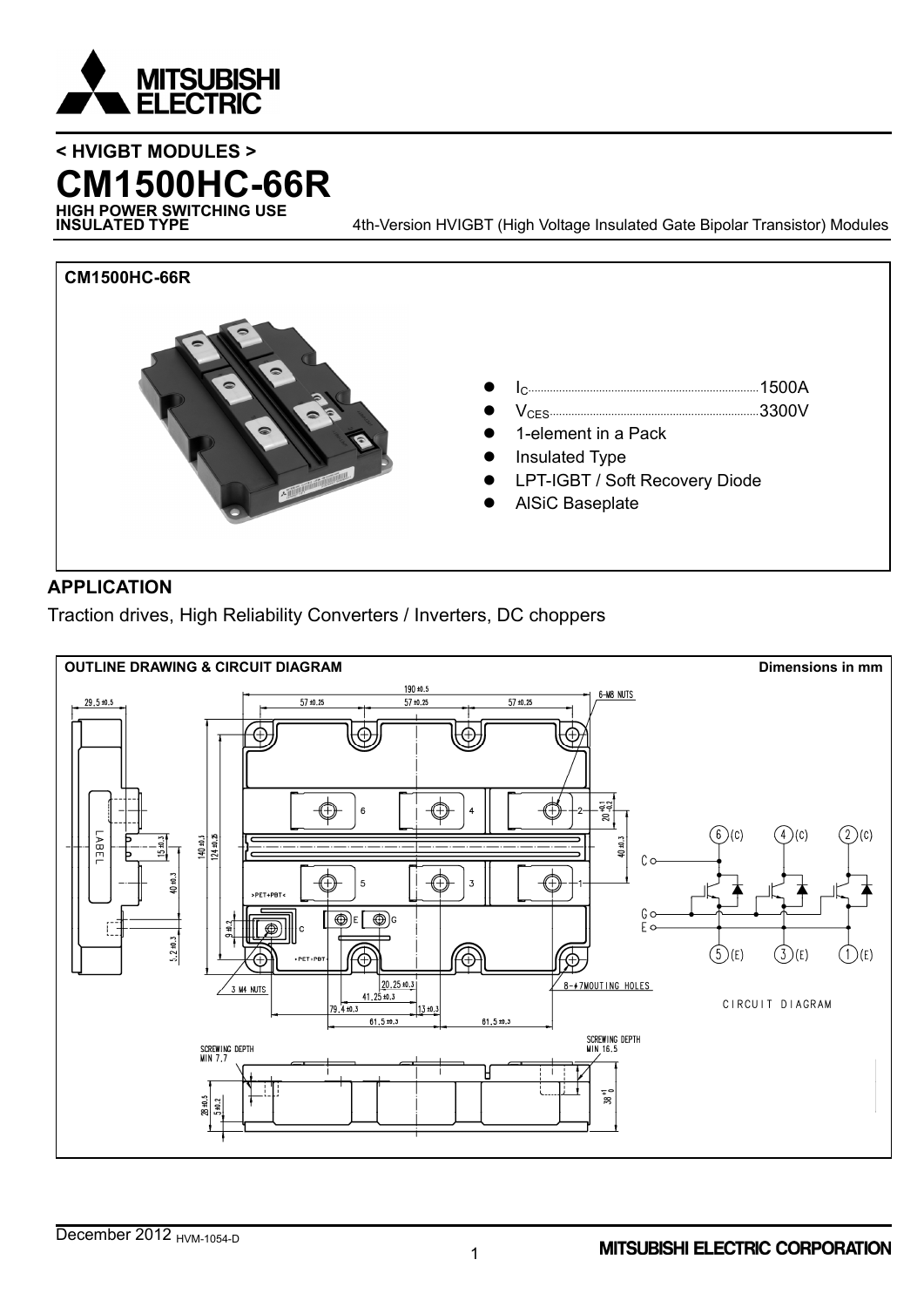## **< HVIGBT MODULES > CM1500HC-66R HIGH POWER SWITCHING USE**

#### 4th-Version HVIGBT (High Voltage Insulated Gate Bipolar Transistor) Modules

#### **MAXIMUM RATINGS**

| Symbol                     | Item                                  | Conditions                                                                                                             | Ratings      | Unit   |  |
|----------------------------|---------------------------------------|------------------------------------------------------------------------------------------------------------------------|--------------|--------|--|
|                            |                                       | $V_{GE}$ = 0V, T <sub>i</sub> = -40+150°C                                                                              | 3300         | $\vee$ |  |
| $V_{CES}$                  | Collector-emitter voltage             | $V_{GE}$ = 0V, T <sub>i</sub> = -50°C                                                                                  | 3200         |        |  |
| $V_{\text{GES}}$           | Gate-emitter voltage                  | $V_{CF}$ = 0V, T <sub>i</sub> = 25°C                                                                                   | ± 20         | v      |  |
| $I_{\rm C}$                |                                       | DC, $T_c = 95^{\circ}$ C                                                                                               | 1500         | A      |  |
| <b>I</b> CRM               | Collector current                     | Pulse <sup>(Note 1)</sup>                                                                                              | 3000         | A      |  |
| $I_{E}$                    | Emitter current                       | DC.                                                                                                                    | 1500         | A      |  |
| <b>ERM</b>                 | (Note 2)                              | Pulse <sup>(Note 1)</sup>                                                                                              | 3000         | A      |  |
| $P_{\text{tot}}$           | Maximum power dissipation<br>(Note 3) | $T_c = 25^{\circ}$ C, IGBT part                                                                                        | 15600        | W      |  |
| $V_{\rm iso}$              | <b>Isolation voltage</b>              | RMS, sinusoidal, $f = 60$ Hz, $t = 1$ min.                                                                             | 6000         | V      |  |
| $V_{\rm e}$                | Partial discharge extinction voltage  | RMS, sinusoidal, $f = 60$ Hz, $Q_{PD} \le 10$ pC                                                                       | 2600         | V      |  |
|                            | Junction temperature                  |                                                                                                                        | $-50 - +150$ | °C     |  |
| $T_{jop}$                  | Operating junction temperature        |                                                                                                                        | $-50 - +150$ | °C     |  |
| ${\mathsf T}_{\text{stg}}$ | Storage temperature                   |                                                                                                                        | $-55 - +150$ | °C     |  |
| $t_{\rm psc}$              | Short circuit pulse width             | $V_{\text{CC}}$ = 2500V, $V_{\text{CE}} \le V_{\text{CES}}$ , $V_{\text{GE}}$ =15V, T <sub>i</sub> =150 <sup>°</sup> C | 10           | μS     |  |

#### **ELECTRICAL CHARACTERISTICS**

| Symbol              | Item                                  | Conditions                                                                   |                       |                          | Limits |                          | Unit   |
|---------------------|---------------------------------------|------------------------------------------------------------------------------|-----------------------|--------------------------|--------|--------------------------|--------|
|                     |                                       |                                                                              |                       | Min                      | Typ    | Max                      |        |
|                     |                                       |                                                                              | $T_i = 25^{\circ}C$   |                          |        | 6.0                      |        |
| $I_{CES}$           | Collector cutoff current              | $V_{CE}$ = $V_{CES}$ , $V_{GE}$ = 0V                                         | $T_i = 125^{\circ}$ C | —                        | 6.0    |                          | mA     |
|                     |                                       |                                                                              | $T_i = 150^{\circ}$ C |                          | 36.0   |                          |        |
| $V_{GE(th)}$        | Gate-emitter threshold voltage        | $V_{CF}$ = 10 V, I <sub>C</sub> = 150 mA, T <sub>i</sub> = 25 <sup>°</sup> C |                       | 5.7                      | 6.2    | 6.7                      | $\vee$ |
| $I_{\text{GES}}$    | Gate leakage current                  | $V_{GE} = V_{GES}$ , $V_{CE} = 0V$ , $T_i = 25^{\circ}C$                     |                       | $-0.5$                   |        | 0.5                      | μA     |
| $C_{\text{ies}}$    | Input capacitance                     | $V_{CE}$ = 10 V, $V_{GE}$ = 0 V, f = 100 kHz                                 |                       |                          | 210.0  | $\overline{\phantom{0}}$ | nF     |
| $C_{\rm {oes}}$     | Output capacitance                    | $T_i = 25^{\circ}$ C                                                         |                       |                          | 13.0   |                          | nF     |
| $C_{res}$           | Reverse transfer capacitance          |                                                                              |                       |                          | 6.0    |                          | nF     |
| $Q_{\rm G}$         | Total gate charge                     | $V_{\text{CC}}$ = 1800V, I <sub>C</sub> = 1500A, V <sub>GE</sub> = ±15V      |                       |                          | 16.0   |                          | μC     |
|                     |                                       | $I_C$ = 1500 A (Note 4)                                                      | $T_i = 25^{\circ}C$   |                          | 2.45   |                          |        |
| $V_{CEsat}$         | Collector-emitter saturation voltage  | $V_{GE}$ = 15 V                                                              | $T_i = 125^{\circ}$ C | $\overline{\phantom{0}}$ | 3.10   | 3.70                     | $\vee$ |
|                     |                                       |                                                                              | $T_i = 150^{\circ}$ C | $\overline{\phantom{0}}$ | 3.25   |                          |        |
|                     |                                       |                                                                              | $T_i = 25^{\circ}C$   |                          | 1.00   |                          |        |
| $t_{d(on)}$         | Turn-on delay time                    |                                                                              | $T_i = 125$ °C        |                          | 0.95   | 1.25                     | μs     |
|                     |                                       |                                                                              | $T_i = 150^{\circ}$ C |                          | 0.95   | 1.25                     |        |
|                     | Turn-on rise time                     | $V_{cc}$ = 1800 V                                                            | $T_i = 25^{\circ}C$   |                          | 0.28   |                          | μs     |
| $t_{r}$             |                                       | $I_C$ = 1500 A                                                               | $T_i = 125$ °C        |                          | 0.30   | 0.50                     |        |
|                     |                                       | $V_{GE}$ = $\pm$ 15 V                                                        | $T_i = 150^{\circ}C$  | —                        | 0.30   | 0.50                     |        |
|                     | (Note 5)<br>Turn-on switching energy  | $R_{G(0n)} = 1.6 \Omega$                                                     | $T_i = 25^{\circ}C$   |                          | 2.10   | —                        | J      |
| $E_{on(10\%)}$      |                                       | $L_s$ = 100 nH                                                               | $T_i = 125^{\circ}C$  |                          | 2.75   |                          |        |
|                     |                                       | Inductive load                                                               | $T_i = 150^{\circ}$ C | $\overline{\phantom{0}}$ | 3.00   |                          |        |
|                     |                                       |                                                                              | $T_i = 25^{\circ}C$   | —                        | 2.20   | $\overline{\phantom{0}}$ |        |
| $E_{on}$            | (Note 6)<br>Turn-on switching energy  |                                                                              | $T_i = 125^{\circ}C$  | $\overline{\phantom{0}}$ | 2.90   |                          | J      |
|                     |                                       |                                                                              | $T_i = 150^{\circ}$ C |                          | 3.20   |                          |        |
|                     |                                       |                                                                              | $T_i = 25^{\circ}C$   |                          | 2.70   |                          |        |
| $t_{d(\text{off})}$ | Turn-off delay time                   |                                                                              | $T_i = 125^{\circ}C$  |                          | 2.80   | 3.30                     | μs     |
|                     |                                       |                                                                              | $T_i = 150^{\circ}C$  |                          | 2.85   | 3.30                     |        |
|                     |                                       | $V_{cc}$ = 1800 V                                                            | $T_i = 25^{\circ}C$   | $\overline{\phantom{0}}$ | 0.30   |                          |        |
| $t_{\rm f}$         | Turn-off fall time                    | $I_c = 1500 A$                                                               | $T_i = 125^{\circ}$ C | $\overline{\phantom{0}}$ | 0.35   | 1.00                     | μs     |
|                     |                                       | $V_{GF}$ = $\pm$ 15 V                                                        | $T_i = 150^{\circ}$ C |                          | 0.40   | 1.00                     |        |
|                     | (Note 5)<br>Turn-off switching energy | $R_{G(off)} = 5.6 \Omega$                                                    | $T_i = 25^{\circ}C$   |                          | 2.00   | $\qquad \qquad -$        |        |
| $E_{off(10\%)}$     |                                       | $L_s$ = 100 nH                                                               | $T_i = 125^{\circ}$ C |                          | 2.45   | $\overline{\phantom{0}}$ | J      |
|                     |                                       | Inductive load                                                               | $T_i = 150^{\circ}$ C |                          | 2.50   | $\overline{\phantom{0}}$ |        |
| $E_{\text{off}}$    |                                       |                                                                              | $T_i = 25^{\circ}C$   | —                        | 2.20   |                          |        |
|                     | (Note 6)<br>Turn-off switching energy |                                                                              | $T_i = 125^{\circ}C$  | —                        | 2.70   |                          | J      |
|                     |                                       |                                                                              | $T_i = 150^{\circ}C$  |                          | 2.80   |                          |        |

December 2012 (HVM-1054-D)

#### **MITSUBISHI ELECTRIC CORPORATION**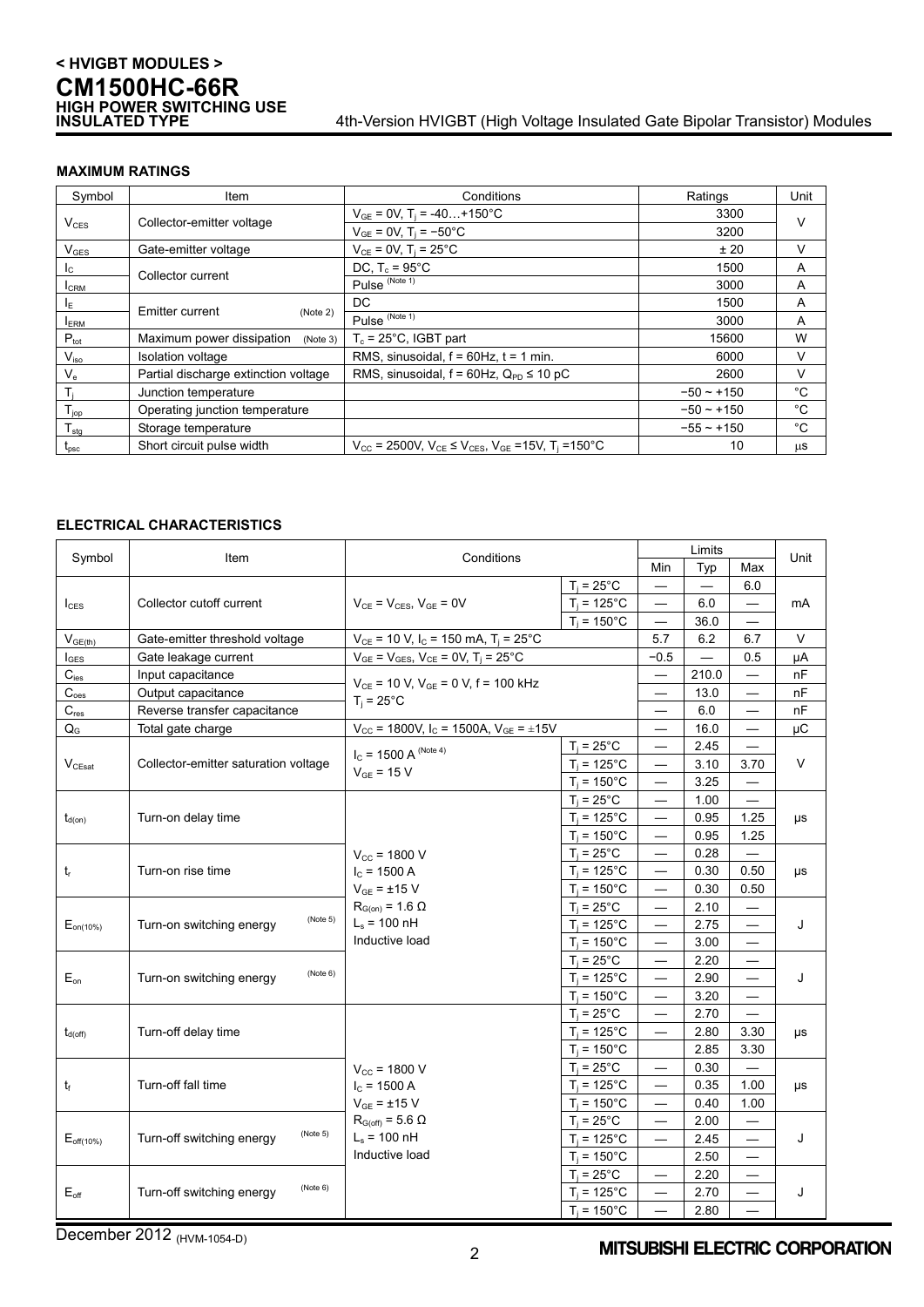## **< HVIGBT MODULES > CM1500HC-66R HIGH POWER SWITCHING USE**

#### 4th-Version HVIGBT (High Voltage Insulated Gate Bipolar Transistor) Modules

| Symbol          | Item                                            |                                            | Conditions                         |                          | Limits                   |      |      | Unit   |
|-----------------|-------------------------------------------------|--------------------------------------------|------------------------------------|--------------------------|--------------------------|------|------|--------|
|                 |                                                 |                                            |                                    |                          | Min                      | Typ  | Max  |        |
|                 |                                                 | $I_E$ = 1500 A <sup>(Note 4)</sup>         | $T_i = 25^{\circ}C$                |                          | 2.15                     |      |      |        |
| $V_{EC}$        | Emitter-collector voltage                       | (Note 2)                                   |                                    | $T_i$ = 125°C.           | $\overline{\phantom{0}}$ | 2.30 | 2.80 | $\vee$ |
|                 |                                                 |                                            | $V_{GE} = 0 V$                     | $T_i = 150^{\circ}$ C    | $\overline{\phantom{0}}$ | 2.25 | —    |        |
|                 |                                                 |                                            |                                    | $T_i = 25^{\circ}C$      |                          | 0.50 |      | μs     |
| $t_{rr}$        | Reverse recovery time                           | (Note 2)                                   |                                    | $T_i = 125^{\circ}C$     | $\overline{\phantom{0}}$ | 0.70 |      |        |
|                 |                                                 |                                            |                                    | $T_i$ = 150°C            | $\overline{\phantom{0}}$ | 0.80 |      |        |
|                 |                                                 |                                            | $T_i = 25^{\circ}$ C               |                          | 1250                     |      |      |        |
| $I_{\text{IT}}$ | Reverse recovery current                        | (Note 2)                                   |                                    | T <sub>i</sub> = 125°C   | —                        | 1500 |      | Α      |
|                 |                                                 | $V_{\text{cc}}$ = 1800 V                   | $T_i = 150^{\circ}$ C              | $\overline{\phantom{0}}$ | 1550                     |      |      |        |
|                 | (Note 2)<br>Reverse recovery charge             |                                            | $I_c = 1500 A$<br>$V_{GF}$ = ±15 V | $T_i = 25^{\circ}C$      | —                        | 1050 |      | μC     |
| $Q_{rr}$        |                                                 |                                            |                                    | $T_i = 125^{\circ}C$     |                          | 1700 |      |        |
|                 |                                                 | $R_{G(on)} = 1.6 \Omega$<br>$L_s$ = 100 nH | $T_i$ = 150°C.                     |                          | 2000                     |      |      |        |
|                 |                                                 | (Note 2)                                   | Inductive load                     | $T_i = 25^{\circ}C$      |                          | 1.05 |      |        |
| $E_{rec(10\%)}$ | Reverse recovery energy<br>(Note 5)             |                                            | $T_i = 125^{\circ}C$               | $\overline{\phantom{0}}$ | 1.75                     |      | J    |        |
|                 |                                                 |                                            |                                    | $T_i$ = 150°C.           | $\overline{\phantom{0}}$ | 2.00 |      |        |
| $E_{rec}$       | (Note 2)<br>Reverse recovery energy<br>(Note 6) |                                            | $T_i = 25^{\circ}C$                |                          | 1.20                     |      |      |        |
|                 |                                                 |                                            | $T_i$ = 125°C.                     | $\overline{\phantom{0}}$ | 2.00                     |      | J    |        |
|                 |                                                 |                                            |                                    | $T_i = 150^{\circ}$ C    | —                        | 2.30 |      |        |

#### **ELECTRICAL CHARACTERISTICS (continuation)**

#### **THERMAL CHARACTERISTICS**

|                |                            | Conditions                                                                                                  |   | _imits |      |      |
|----------------|----------------------------|-------------------------------------------------------------------------------------------------------------|---|--------|------|------|
| Symbol         | Item                       |                                                                                                             |   | Tvp    | Max  | Unit |
| $R_{th(i-c)Q}$ | Thermal resistance         | Junction to Case, IGBT part                                                                                 |   |        | 8.0  | K/kW |
| $R_{th(i-c)D}$ |                            | Junction to Case, FWDi part                                                                                 |   |        | 15.0 | K/kW |
| $R_{th(c-s)}$  | Contact thermal resistance | Case to heat sink, $\lambda_{\text{orease}} = 1 \text{W/m} \cdot \text{k}$ , $D_{(c-s)} = 100 \mu \text{m}$ | – | 6.0    | _    | K/kW |

#### **MECHANICAL CHARACTERISTICS**

| Symbol          | <b>Item</b>                | Conditions                     |      | Unit |      |             |
|-----------------|----------------------------|--------------------------------|------|------|------|-------------|
|                 |                            |                                | Min  | Typ  | Max  |             |
| M <sub>t</sub>  |                            | M8 : Main terminals screw      | 7.0  |      | 22.0 | $N \cdot m$ |
| $M_s$           | Mounting torque            | M6 : Mounting screw            | 3.0  |      | 6.0  | $N \cdot m$ |
| $M_t$           |                            | M4 : Auxiliary terminals screw | 1.0  |      | 3.0  | $N \cdot m$ |
| m               | Mass                       |                                |      | 1.2  |      | kg          |
| CTI             | Comparative tracking index |                                | 600  |      |      |             |
| $d_a$           | Clearance                  |                                | 19.5 |      |      | mm          |
| $d_s$           | Creepage distance          |                                | 32.0 |      |      | mm          |
| $L_{PCE}$       | Parasitic stray inductance |                                |      | 11.0 | —    | nH          |
| $R_{CC' + EE'}$ | Internal lead resistance   | $T_c = 25^{\circ}$ C           |      | 0.12 | —    | $m\Omega$   |
| $r_{\alpha}$    | Internal gate resistance   | $T_c = 25^{\circ}$ C           |      | 1.5  |      | Ω           |

Note1. Pulse width and repetition rate should be such that junction temperature (T<sub>i</sub>) does not exceed T<sub>opmax</sub> rating(150°C).

2. The symbols represent characteristics of the anti-parallel, emitter to collector free-wheel diode (FWDi ).

- 3. Junction temperature  $(T_i)$  should not exceed  $T_{\text{max}}$  rating (150°C).
- 4. Pulse width and repetition rate should be such as to cause negligible temperature rise.
- 5.  $E_{on(10\%)}$  /  $E_{off(10\%)}$  /  $E_{rec(10\%)}$  are the integral of 0.1V<sub>CE</sub> x 0.1I<sub>C</sub> x dt.
- 6. Definition of all items is according to IEC 60747, unless otherwise specified.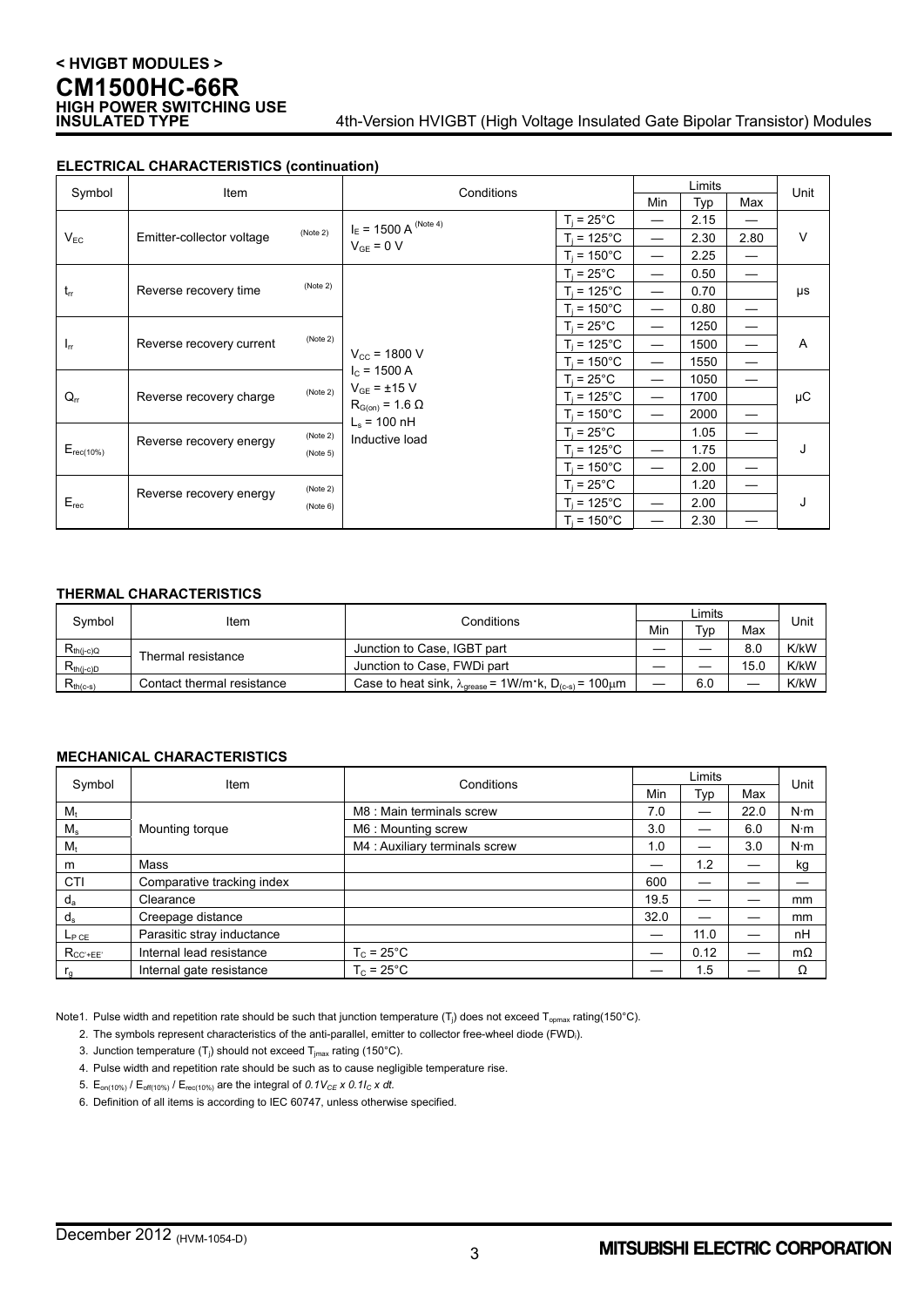4th-Version HVIGBT (High Voltage Insulated Gate Bipolar Transistor) Modules

#### **PERFORMANCE CURVES**



### **TRANSFER CHARACTERISTICS (TYPICAL)**  3000



#### **COLLECTOR-EMITTER SATURATION VOLTAGE CHARACTERISTICS (TYPICAL)**



**FREE-WHEEL DIODE FORWARD CHARACTERISTICS (TYPICAL)** 

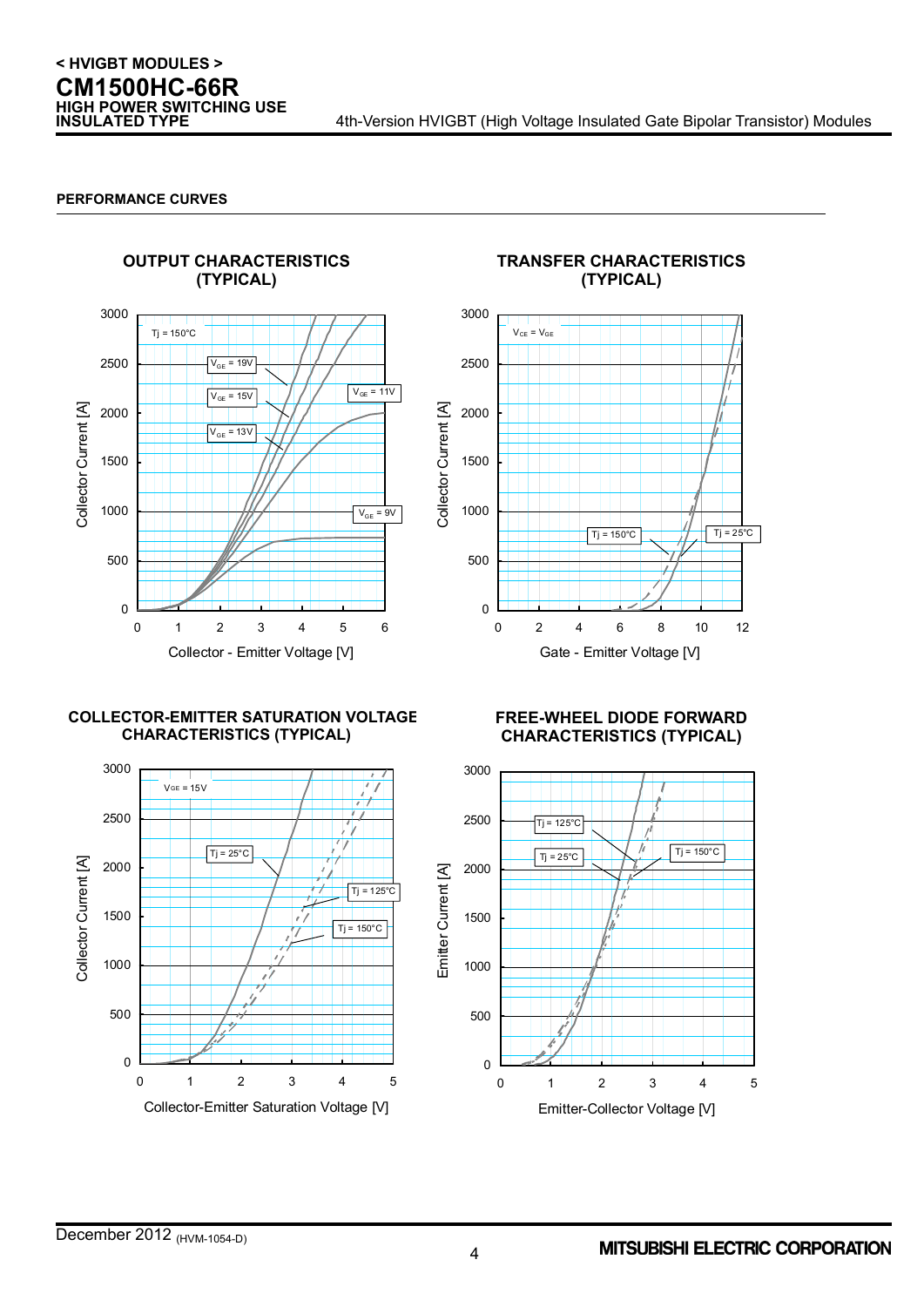#### **PERFORMANCE CURVES**



#### **GATE CHARGE CHARACTERISTICS (TYPICAL)**



#### **HALF-BRIDGE SWITCHING ENERGY CHARACTERISTICS (TYPICAL)**



#### **HALF-BRIDGE SWITCHING ENERGY CHARACTERISTICS (TYPICAL)**

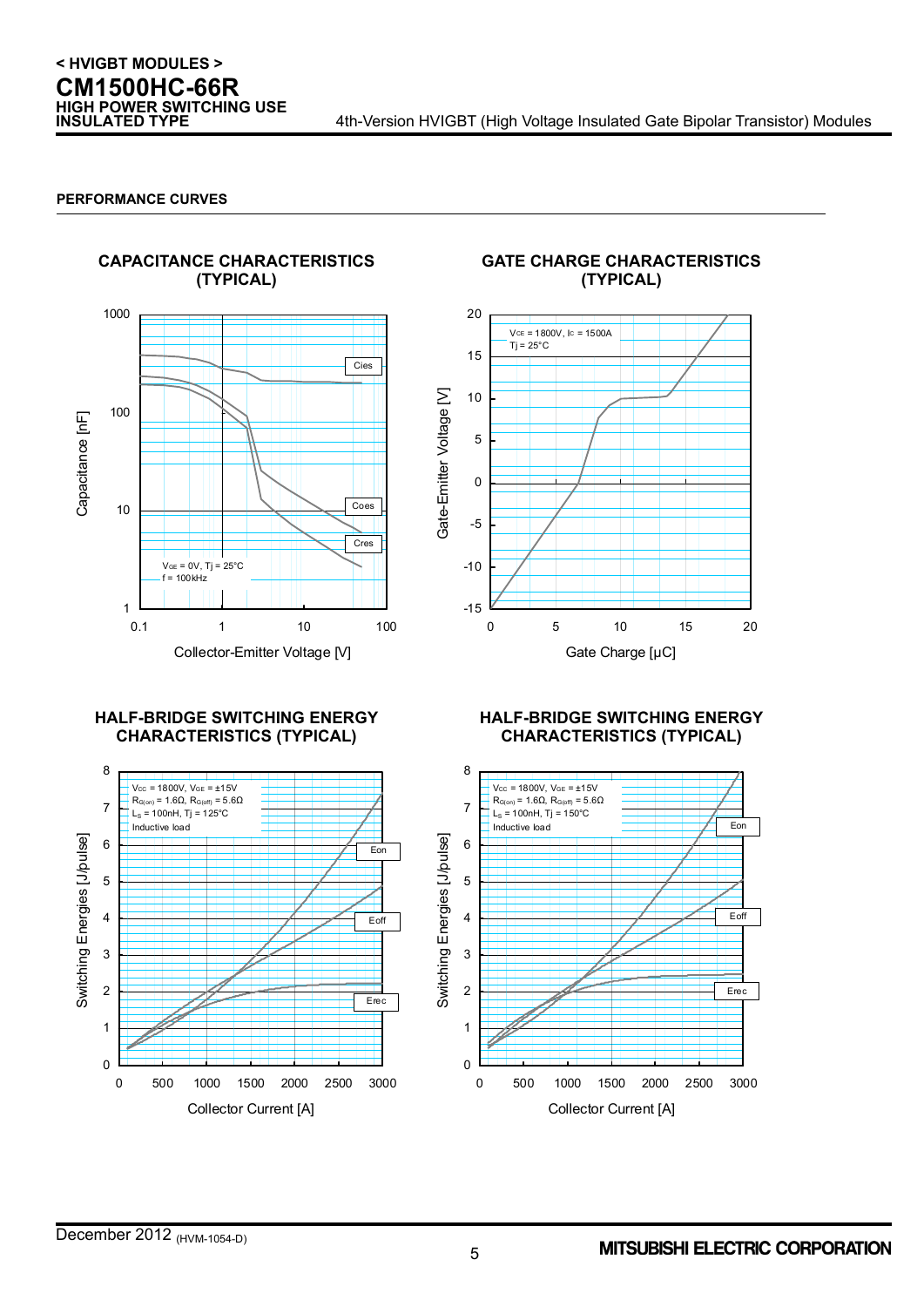#### **PERFORMANCE CURVES**



#### **HALF-BRIDGE SWITCHING ENERGY CHARACTERISTICS (TYPICAL)**



#### **HALF-BRIDGE SWITCHING TIME CHARACTERISTICS (TYPICAL)**



#### **HALF-BRIDGE SWITCHING TIME CHARACTERISTICS (TYPICAL)**

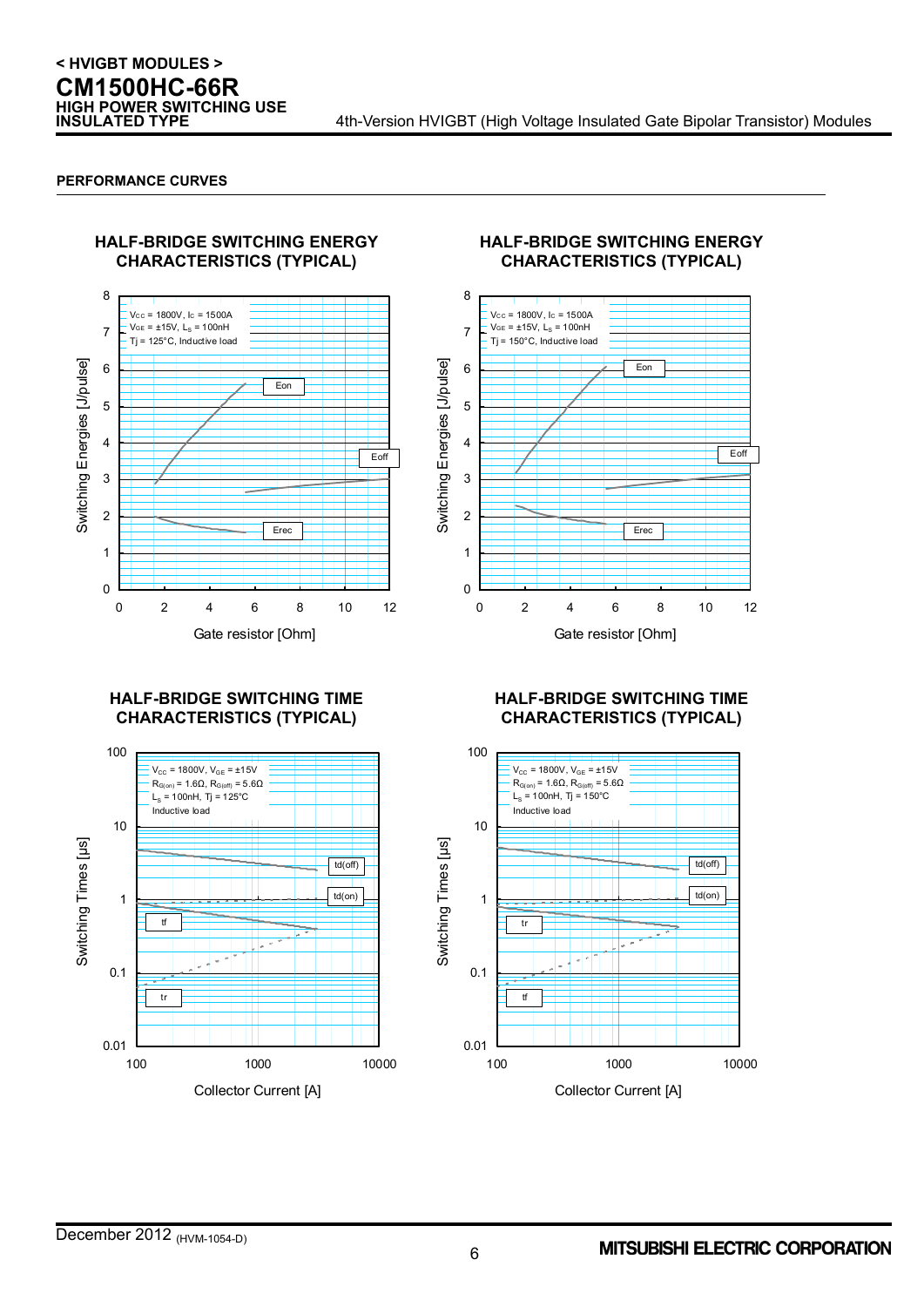## **< HVIGBT MODULES > CM1500HC-66R HIGH POWER SWITCHING USE**

#### **PERFORMANCE CURVES**





#### **TRANSIENT THERMAL IMPEDANCE CHARACTERISTICS**



| $Z_{th(j-c)}(t) = \sum R_i \left\{1 - \exp\left(\overline{\tau_i}\right)\right\}$<br>$\overline{i=1}$ |        |        |        |        |  |  |  |  |
|-------------------------------------------------------------------------------------------------------|--------|--------|--------|--------|--|--|--|--|
|                                                                                                       |        |        |        |        |  |  |  |  |
| $R_i$ [K/kW] :                                                                                        | 0.0096 | 0.1893 | 0.4044 | 0.3967 |  |  |  |  |
| $\tau_i$ [sec] :                                                                                      | 0.0001 | 0.0058 | 0.0602 | 0.3512 |  |  |  |  |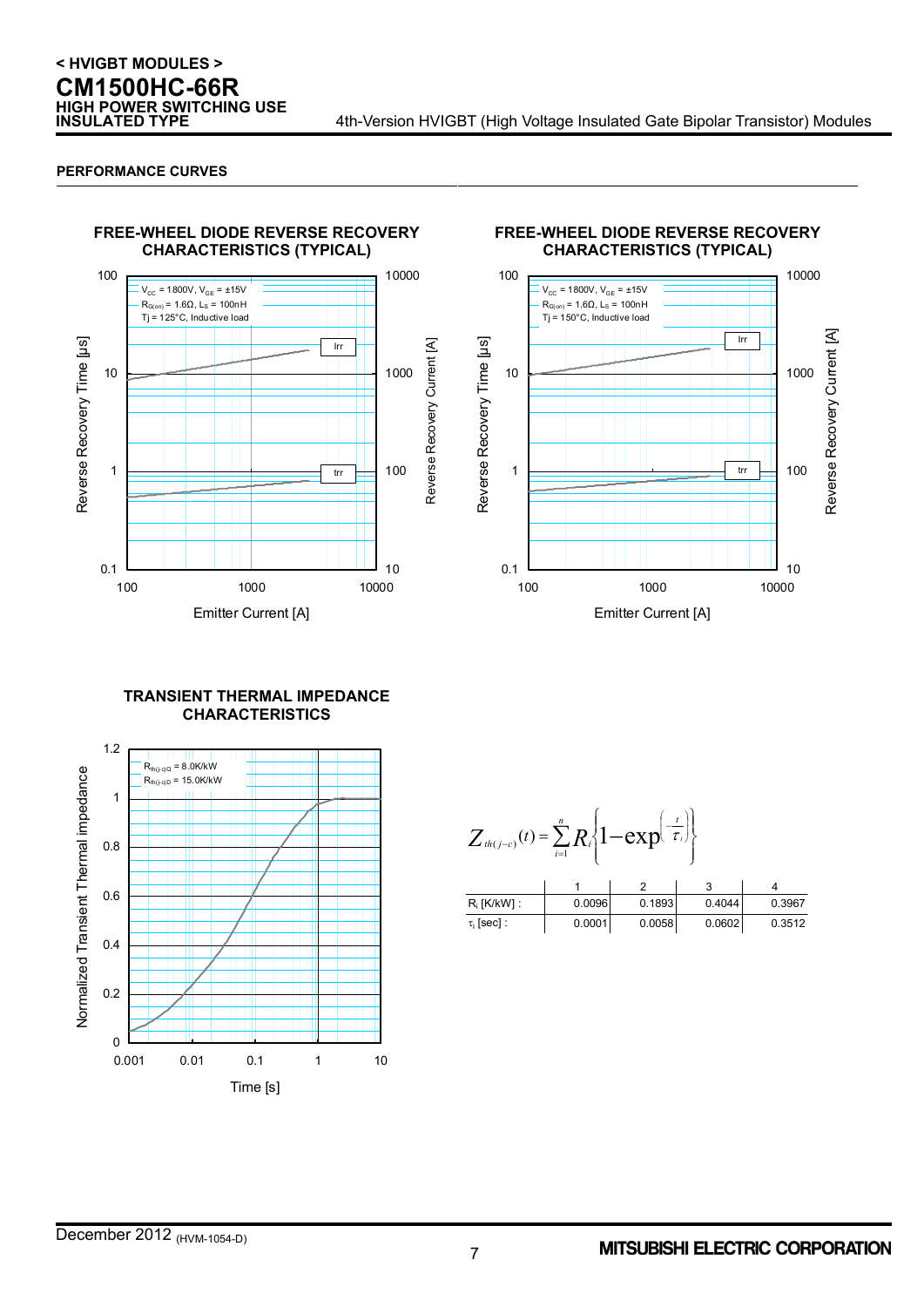#### **PERFORMANCE CURVES**



### **FREE-WHEEL DIODE REVERSE RECOVERY SAFE OPERATING AREA (RRSOA)**